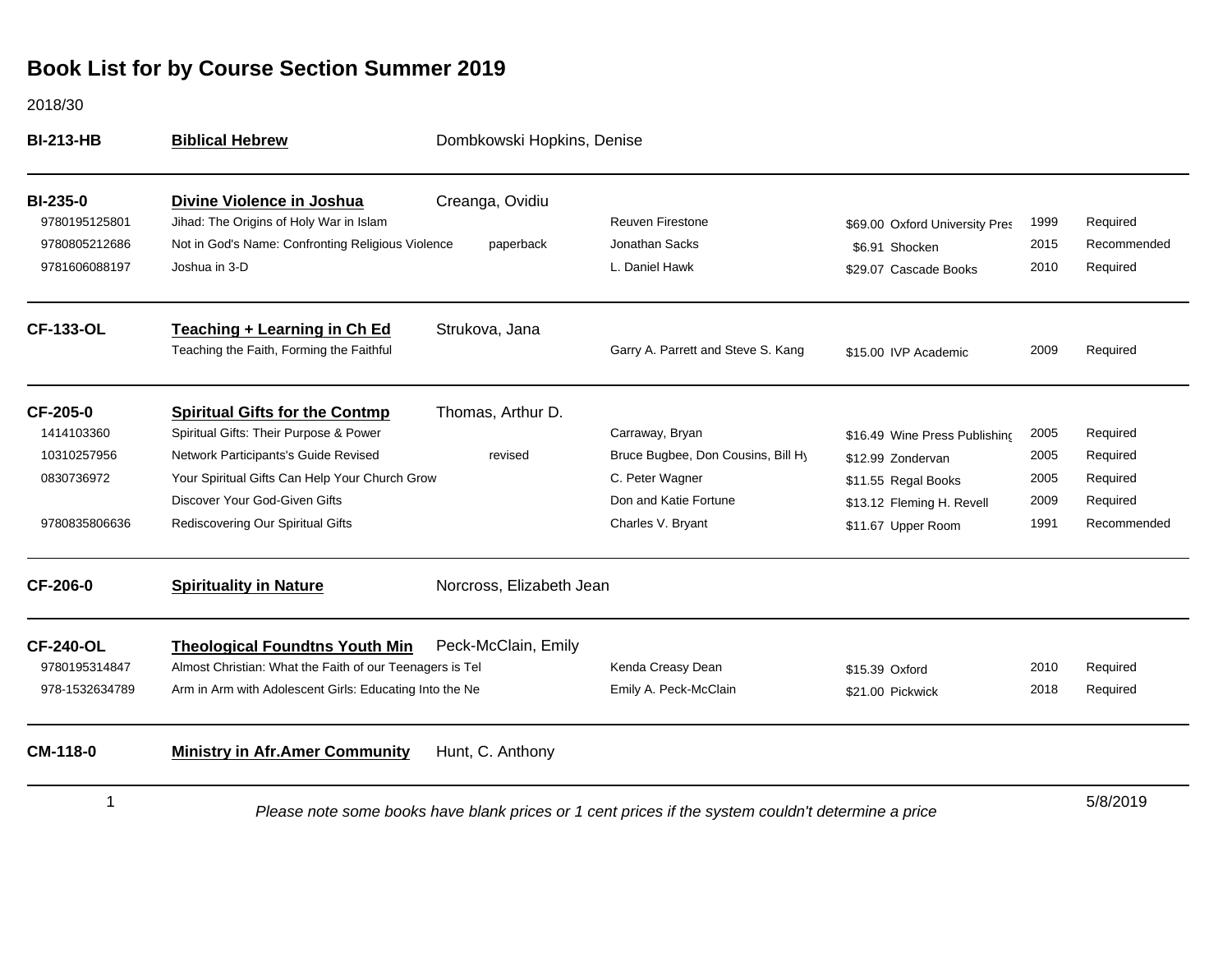#### 2018/40

| CM-133-0         | <b>Best Pract Church Ldrship Admn</b>                         | Weems, Lovett H.     |                                   |                                |      |             |
|------------------|---------------------------------------------------------------|----------------------|-----------------------------------|--------------------------------|------|-------------|
| 9781426793103    | High Yield: Seven Disciplines of the Fruitful Leader          |                      | Tom Berlin and Lovett H. Weems, J | \$13.99 Abingdon Press         | 2014 | Required    |
| 9781501832550    | Synergy: A Leadership Guide for Church Staff and Volur        |                      | Ann A. Michel                     | \$12.23 Abingdon Press         | 2017 | Required    |
| 9781426703027    | Church Leadership: Vision, Team, Culture, Integrity           | Revised              | Lovett H. Weems, Jr.              | \$18.99 Abingdon               | 2010 | Required    |
| CM-143-0         | <b>Cong Discernment + Planning</b>                            |                      |                                   |                                |      |             |
| 9780836192841    | In Tune With God: The Art of Congregational Discernme         |                      | Glick, Sally Weaver               | \$22.81 Herald Press           | 2004 | Required    |
| 9781566992862    | Holy Conversations: Strategic Planning as a Spiritual Pra 1st |                      | Rendle, Gil                       | \$31.80                        | 2003 | Required    |
| 97808014550      | Advance Strategic Planning                                    | 3rd                  | Malphurs, Audrey                  | \$17.85 Baker Books            | 2013 | Recommended |
| CM-151-0         | <b>Race, Crime and Justice</b>                                | Fitchue, Leah Gaskin |                                   |                                |      |             |
| 9780814770627    | Convicted and Condemned: The Policies and Politics of         |                      | Middlemass, Keesha M              | \$22.97                        | 2017 | Required    |
| 9780374537449    | Locking Up our Own: Crime and Punishment in Black Ar          |                      | Forman, James                     | \$10.87 Farrar, Straus & Girou | 2018 | Required    |
| 9781595580221    | Race to Incarcerate                                           | 2nd                  | Mauer, Marc                       | \$16.01 The New Press          | 2006 | Required    |
| <b>CM-251-K</b>  | <b>Polity: United Methodist Chch</b>                          |                      |                                   |                                |      |             |
| <b>CM-251-OL</b> | <b>Polity: United Methodist Chch</b>                          | Gorman, Mark         |                                   |                                |      |             |
| 9780190246815    | Born of Conviction: White Methodists                          |                      | Joseph T. Reiff                   | \$32.00                        |      | Required    |
| 9781501833212    | The Book of Discipline of The United Methodist Church:        |                      |                                   | \$23.99 United Methodist Publ  | 2017 | Required    |
| 9780687371297    | Methodism's Racial Dilemma: The Story of the Central J        |                      | James S. Thomas                   | \$20.46 Abingdon Press         | 1992 | Required    |
| 978142676173     | The Method of Our Mission                                     |                      |                                   | \$23.49                        |      | Required    |
| CM-531-0         | <b>Proctor Inst Child Advocacy</b>                            | Parrish, Lorena      |                                   |                                |      |             |
|                  |                                                               |                      |                                   |                                |      |             |

2

*Please note some books have blank prices or 1 cent prices if the system couldn't determine a price*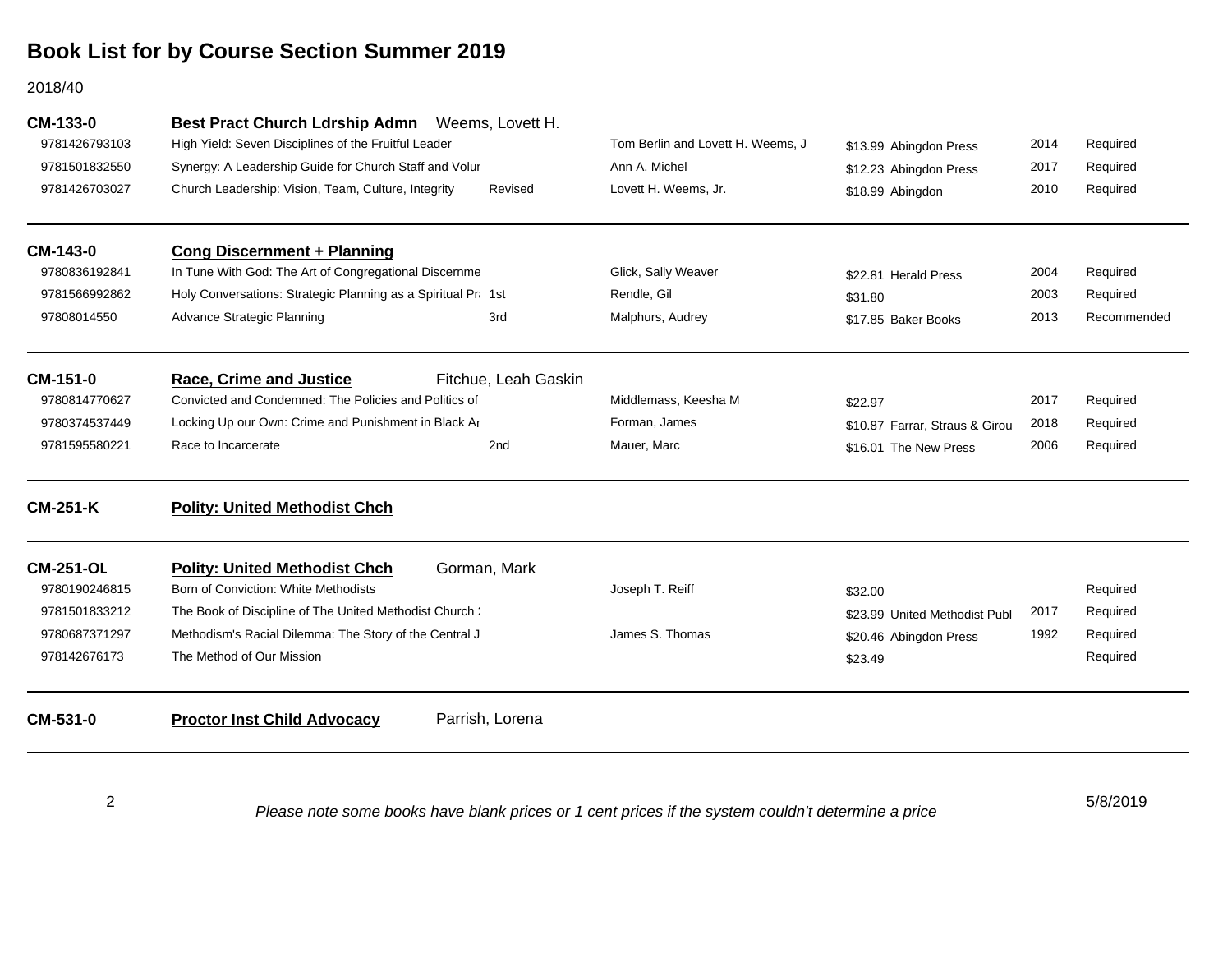#### 2018/30

| <b>ES-302-OL</b> | <b>Ethical Dimensions of Ministry</b>                         | Bush, Joseph E.    |                                    |                                |      |             |
|------------------|---------------------------------------------------------------|--------------------|------------------------------------|--------------------------------|------|-------------|
| 9780800699437    | <b>Professional Sexual Ethics</b>                             |                    | Patricia Beattie Jung              | \$24.00 Fortress Press         | 2013 | Required    |
| 9780830815272    | Beyond Bumper Sticker Ethics                                  |                    | <b>Steve Wilkens</b>               | \$16.00 IVP                    | 1995 | Required    |
| 9780806623979    | Bible and Ethics in the Christian Life                        | Rev Exp Su edition | Bruce C. Birch and Larry L. Rasmus | \$20.00 Fortress Press         | 1988 | Required    |
| 9780687467365    | An Introduction to Christian Ethics                           |                    | Lovin, Robin                       | \$29.99 Abingdon Press         | 2011 | Required    |
| 9780827212503    | <b>Gentle Shepherding</b>                                     |                    | Joseph E. Bush                     | \$20.00 Chalice Press          | 2006 | Required    |
| ES-497-0         | <b>NCSS Social Ethics Internship</b>                          |                    |                                    |                                |      |             |
| <b>MM-347-0</b>  | <b>Summer PMM I</b>                                           | Bush, Joseph E.    |                                    |                                |      |             |
| 9781566992305    | Learning While Leading: Increasing Your Effectiveness i First |                    | Farber-Robertson, Anita            | \$14.00 Alban Institute        | 2000 | Required    |
| MM-348-0         | <b>Summer PMM II</b>                                          | Bush, Joseph E.    |                                    |                                |      |             |
| 9781566993609    | Ministry Greenhouse: Cultivating Environments for Pract       |                    | George M. Hillman, Jr.             | \$17.00 The Alban Institute    | 2008 | Recommended |
| 9781566990486    | <b>Basic Steps Toward Ministry</b>                            |                    | Carl S. Dudley                     | \$17.00 Alban Institute        | 1991 | Recommended |
| 9780264671949    | Let's Do Theology: A Pastoral Cycle Resource Book             |                    | Green, Laurie                      | \$95.00 Geoffrey Chapman Pu    | 1994 | Recommended |
| 9781566992305    | Learning While Leading: Increasing Your Effectiveness i First |                    | Farber-Robertson, Anita            | \$14.00 Alban Institute        | 2000 | Required    |
| 9780687383351    | Shared Wisdom: A Guide to Case Study Reflection in M          |                    | Allen, Mahan, and Troxell          | \$19.99 Abingdon Press         | 1993 | Required    |
| 9781566992923    | Reflecting With God: Connecting Faith and Daily Life in :     |                    | Johnson, Abigail                   | \$18.00 Alban Institute        | 2004 | Recommended |
| 9780824514013    | The Art of Theological Reflection                             | First              | DeBeer and Killen                  | \$17.95 Crossroad Publishing   | 1994 | Recommended |
| 9780761832645    | Africentric Approaches to Christian Ministry: Strengtheni     |                    | Haney, Marsha and Ronald Peters,   | \$38.99 University Press of An | 2006 | Recommended |
| 9781566992565    | Community Ministry: New Challenges, Proven Steps to F         |                    | Dudley, Carl S.                    | \$17.00 Alban Institute        | 2002 | Recommended |
| 9781570756450    | A Sacred Voice Is Calling: Personal Vocation And Socia        |                    | Jean Neafsey                       | \$22.00 Orbis Books            | 2006 | Required    |
| MM-350-0         | <b>PMM: Intercultural Immersion</b>                           | Bush, Joseph E.    |                                    |                                |      |             |

3

*Please note some books have blank prices or 1 cent prices if the system couldn't determine a price*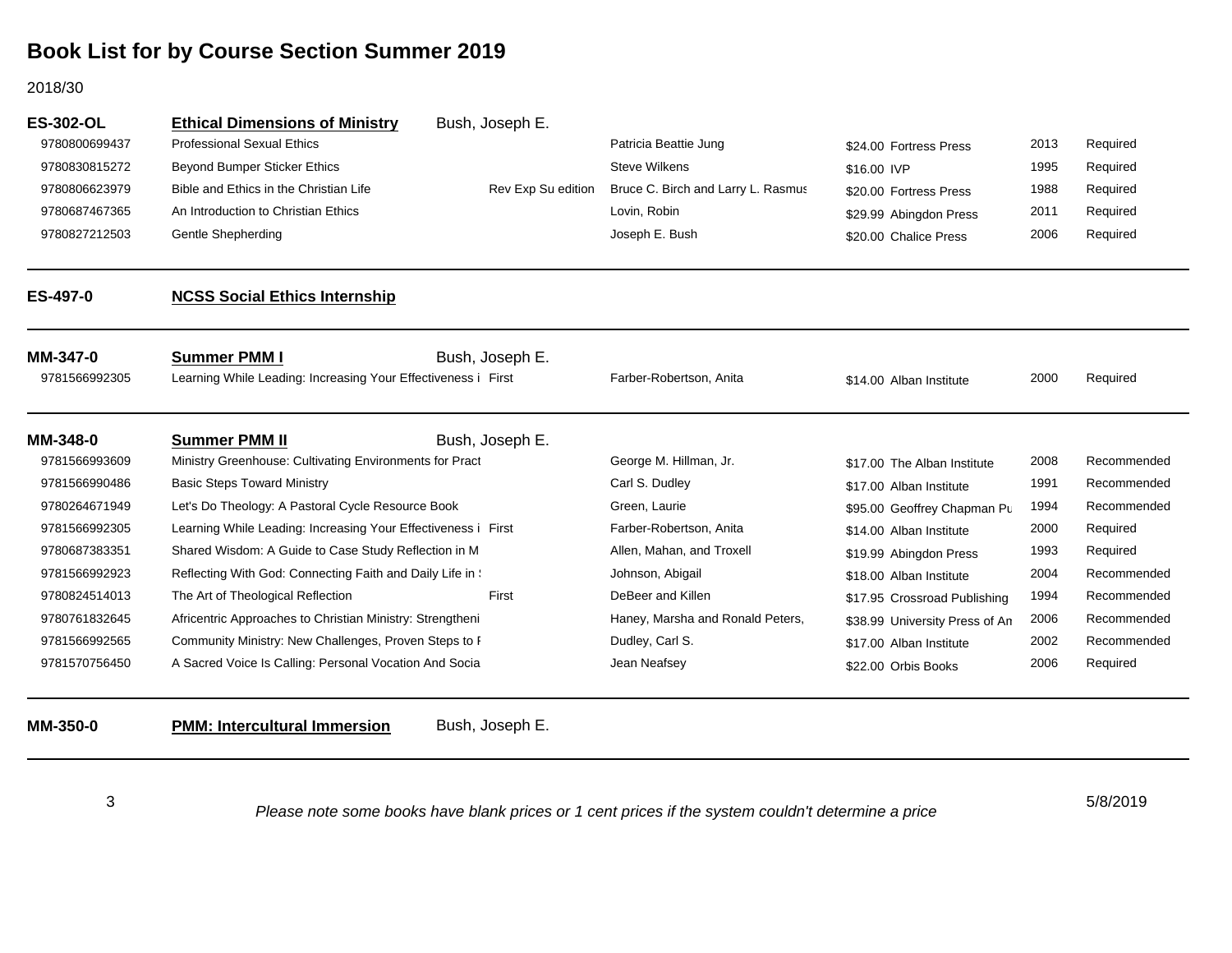#### 2018/30

| PC-327-0        | <b>Cancer and Pastoral Care</b>                                                                    | Hummel, Leonard        |                                   |                                |      |             |
|-----------------|----------------------------------------------------------------------------------------------------|------------------------|-----------------------------------|--------------------------------|------|-------------|
| 9780664256661   | Counseling People with Cancer                                                                      |                        | Jann Aldredge-Clanton             | \$13.50 WJKPress               | 1998 | Required    |
| 1498284531      | Chance, Necessity, Love: An Evolutionary Theology of C                                             |                        | Leonard Hummel & Gayle Woloscha   | \$30.00 Cascade                | 2017 | Required    |
| 9781610979818   | Hoping for More: Having Cancer, Talking Faith, and Acc                                             |                        | Deanna Thompson                   | \$13.00 Westminster/John Kno   | 2011 | Required    |
| 019517017       | How Cancer Crossed the Color Line                                                                  |                        | Keith Wailoo                      | \$34.95 Oxford University Pres | 2011 | Required    |
| 0804747563      | Virtually Virgins: Sexual Strategies and Cervical Cancer                                           |                        | Jessica Gregg                     | \$24.95 Stanford University    | 2003 | Recommended |
| 0192628348      | Cancer: The Evolutionary Legacy                                                                    |                        | Mel Greaves                       | \$30.00 Oxford University Pres | 2000 | Recommended |
| 9780691070513   | The Nazi War on Cancer                                                                             |                        | <b>Robert Proctor</b>             | \$28.00 Princeton University P | 2000 | Recommended |
| 9781400052189   | The Immortal Life of Henrietta Lacks                                                               |                        | Rebecca Skloot                    | \$17.00 Crown Publishing       | 2010 | Recommended |
| PC-491-0        | <b>Clinical Pastoral Edu 0.5 Unit</b>                                                              |                        |                                   |                                |      |             |
| PC-493-0        | <b>Clinical Pastoral Edu 1.0 Unit</b>                                                              |                        |                                   |                                |      |             |
| <b>PW-301-0</b> | <b>Pastoral Liturgics Practicum</b>                                                                | Campbell, Gina Gilland |                                   |                                |      |             |
| <b>PW-340-0</b> | <b>Preaching Practicum</b>                                                                         | Cope, Jan Naylor       |                                   |                                |      |             |
| 9781561011568   | What Makes This Day Different?                                                                     |                        | David J Schlafer                  | \$14.95 Cowley Publications    | 1998 | Required    |
| 9780800699222   | Ways of the Word: Learning to Preach for Your Time and                                             |                        | Sally A. Brown and Luke A. Powery | \$22.96 Fortress Press         | 2016 | Required    |
| 9781561010745   | The Preaching Life                                                                                 |                        | Taylor, Barbara Brown             | \$17.95 Cowley Publications    | 1993 | Recommended |
| <b>RA-175-0</b> | <b>Biblical Storytelling</b>                                                                       | Radosevic, Tracy A.    |                                   |                                |      |             |
| 9780788011108   | Preaching Luke's Gospel                                                                            |                        | Richard A. Jensen                 | \$24.95 CSS Publishing Co      | 1997 | Recommended |
| 9780802868855   | Bringing the Word to Life: Engaging the New Testament                                              |                        | Richard Ward, David Trobisch      | \$18.00 Wm. B. Eerdmans Pul    | 2013 | Recommended |
| 978-1610977050  | A Breath of Fresh Air: Biblical Storytelling with Prisoners                                        |                        | Amelia C. Boomershine             | Cascade Books                  | 2017 | Recommended |
| 9780687396627   | Story Journey: An Invitation to the Gospel as Storytelling                                         |                        | <b>Thomas Boomershine</b>         | \$24.99 Abingdon Press         | 1998 | Required    |
| 4               | Please note some books have blank prices or 1 cent prices if the system couldn't determine a price |                        |                                   |                                |      | 5/8/2019    |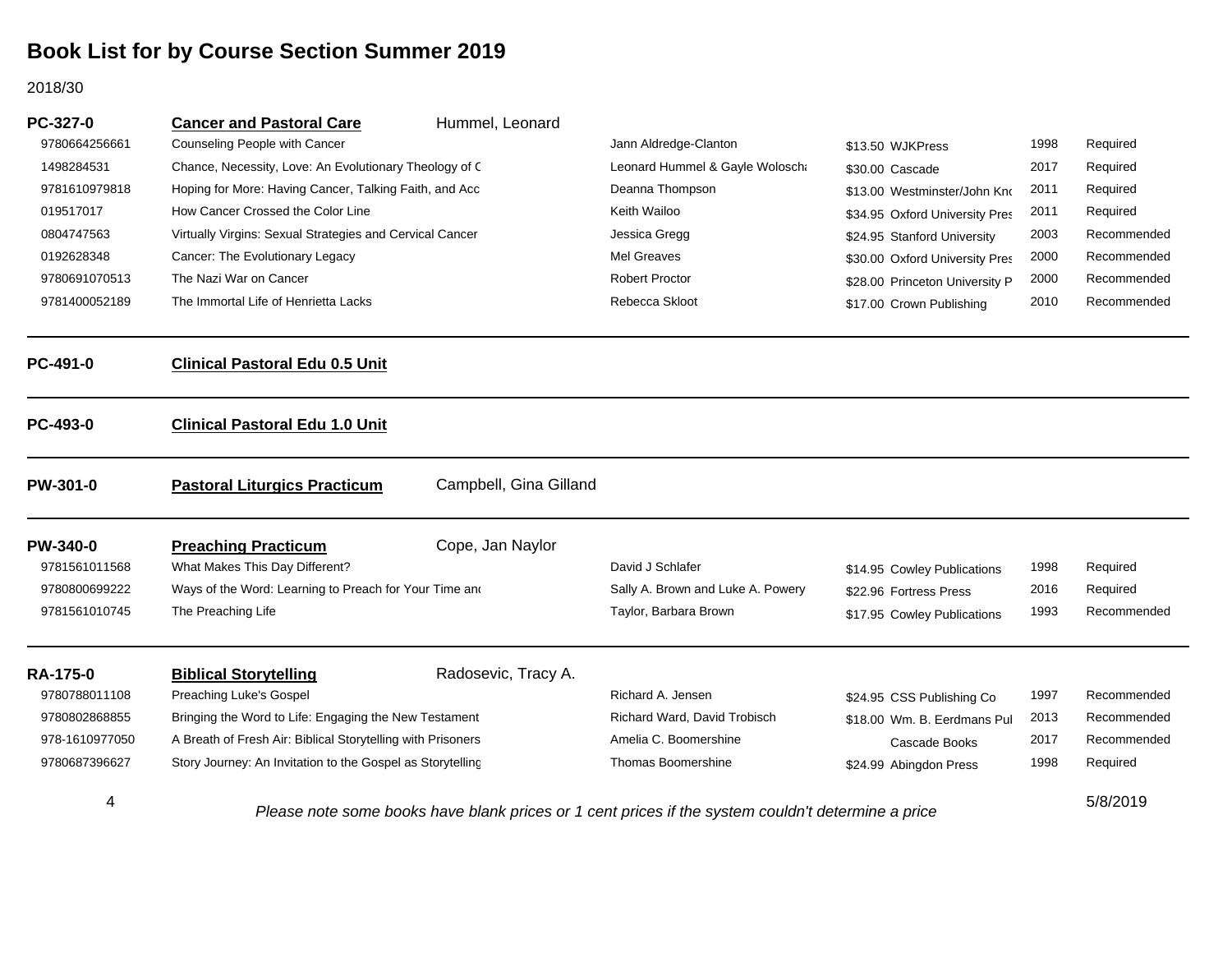| 2018/30                                                                                                 |                                                                    |                         |                                     |                                        |          |             |
|---------------------------------------------------------------------------------------------------------|--------------------------------------------------------------------|-------------------------|-------------------------------------|----------------------------------------|----------|-------------|
| 9781556359903                                                                                           | The Bible in Ancient and Modern Media                              |                         | Hearon, Holly & Ruge-Jones, Philip  | \$23.00 Cascade Books                  | 2009     | Required    |
| 9780829815733                                                                                           | Provoking the Gospel: Methods to Embody Biblical Story             |                         | <b>Richard Swanson</b>              | \$35.00 Pilgrim Press                  | 2004     | Recommended |
| 9780874835304                                                                                           | Improving Your Storytelling                                        |                         | Doug Lipman                         | \$14.95 August House                   | 2005     | Required    |
| 9781563383960                                                                                           | Proclaiming the Gospel: First Century Performance of M             |                         | <b>Whitney Shiner</b>               | \$39.95 Trinity Press Int'l            | 2003     | Recommended |
| 9780800637293                                                                                           | Envisioning the Word: The Use of Visual Images in Prea with CD ROM |                         | Jensen, Richard A                   | \$16.38 Augsberg Fortress Pre          | 2005     | Recommended |
| RA-191-0                                                                                                | T.S. Eliot + Search for God                                        | Davis, Deryl A.         |                                     |                                        |          |             |
| 9780571225163                                                                                           | Complete Poems and Plays                                           |                         | T. S. Eliot                         | \$17.22 Faber & Faber; Main $\epsilon$ | 2004     | Required    |
| 0374235139                                                                                              | The Poems of T. S. Eliot, vol. I                                   | paperback, 1st          | <b>Ricks and McCue</b>              | \$19.36 Farrar, Straus and Gir         | 2018     | Recommended |
| 9780156806541                                                                                           | Selected Prose of T.S. Eliot                                       |                         | Eliot and Kermode, ed.              | \$10.43 Mariner Books                  | 1975     | Required    |
| 9780393320930                                                                                           | T.S. Eliot: An Imperfect Life                                      |                         | Lyndall Gordon                      | \$16.46 W. W. Norton & Comp            | 1999     | Required    |
| <b>RA-196-0</b>                                                                                         | <b>Liturgical Dance Theory + Prac</b>                              | Hoover, Josetta Roxanne |                                     |                                        |          |             |
| <b>RA-241-0</b>                                                                                         | Theo Reflect + 20th Cen Drama                                      | Temple, Riley           |                                     |                                        |          |             |
| 9780452265349                                                                                           | The Piano Lesson                                                   |                         | August Wilson                       | \$14.00 Plume                          |          | Required    |
|                                                                                                         | A Streetcar Named Desire                                           |                         | Williams, Tennessee                 | Signet                                 | 1949     | Required    |
|                                                                                                         | Ma Rainey's Black Bottom                                           |                         | Wilson, August                      | <b>TCG</b>                             | 2007     | Required    |
|                                                                                                         | Joe Turner's Come and Gone                                         |                         | Wilson, August                      | <b>TCG</b>                             | 2007     | Required    |
| 0822223902                                                                                              | Ruined                                                             |                         | Lynn Nottage                        | \$9.00 TCG                             | 2009     | Required    |
| 9781559361354                                                                                           | Venus                                                              |                         | Suzan Lori Parks                    | \$14.95 TCG                            | 1990     | Required    |
|                                                                                                         | How I Learned to Drive                                             |                         | Paula Vogel                         | \$8.12 Dramatis Play Service           | 1998     | Required    |
| ST-180-0                                                                                                | <b>Philosophy for Theology</b>                                     | Dreisbach, Christopher  |                                     |                                        |          |             |
|                                                                                                         |                                                                    |                         |                                     |                                        |          | Required    |
|                                                                                                         | Primary Readings in Philosophy for Understanding Theo              |                         | Diogenes Allen & Eric O. Springsted | \$25.94 Westminster John Kno           | 1997     | Required    |
|                                                                                                         | Philosophy for Understanding Theology                              | 2nd                     | Diogenes Allen & Eric O. Springsted | \$24.11 Westminster John Kno           | 2007     | Recommended |
| 5<br>Please note some books have blank prices or 1 cent prices if the system couldn't determine a price |                                                                    |                         |                                     |                                        | 5/8/2019 |             |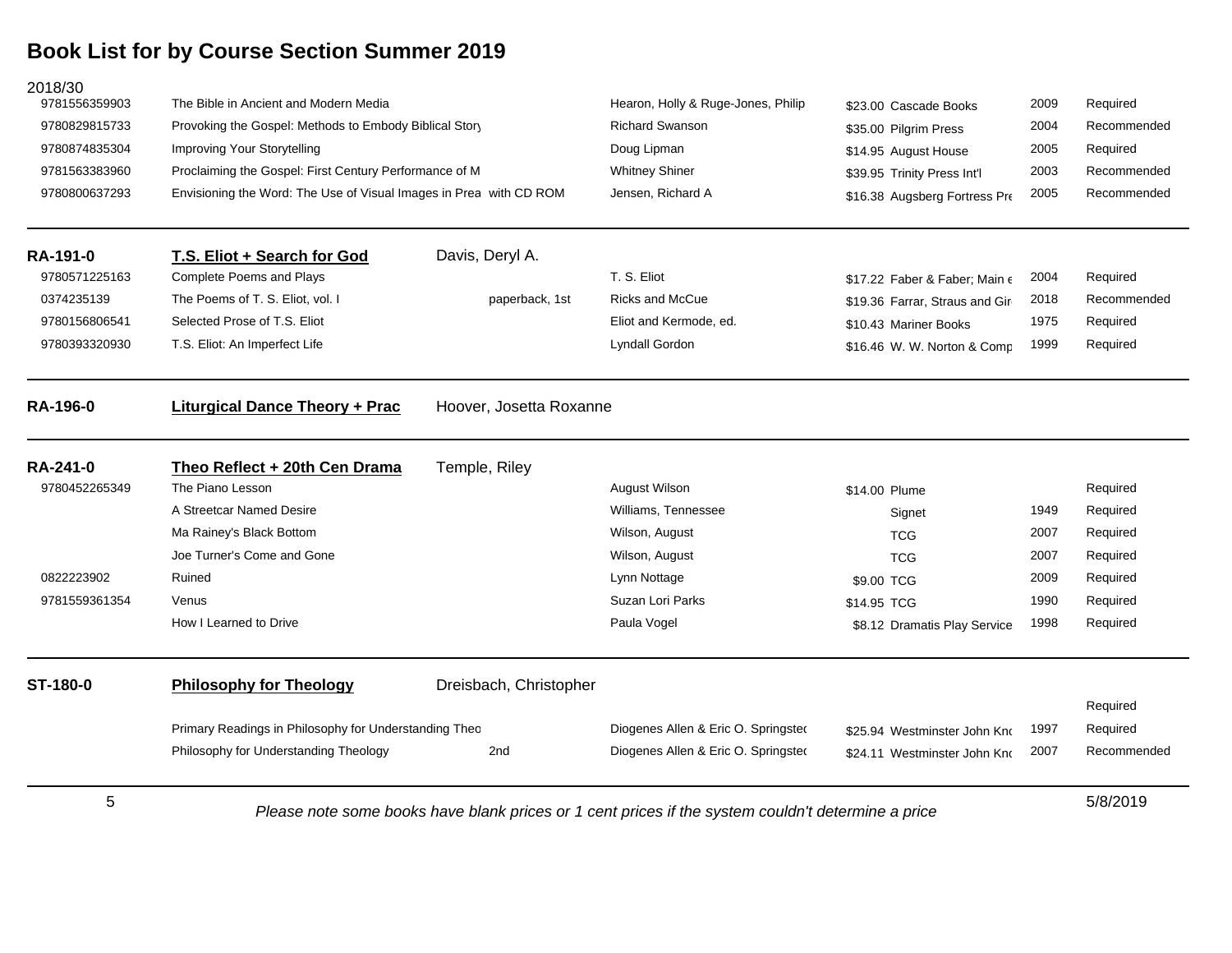#### 2018/30

| ST-209-0         | Salv., Redemp., + Atonement                               | Elgendy, Rick       |                                    |                                |      |          |
|------------------|-----------------------------------------------------------|---------------------|------------------------------------|--------------------------------|------|----------|
| 9780800632939    | Jesus Humanity and the Trinity                            |                     | Kathryn Tanner                     | \$19.00 Fortress Press         | 2001 | Required |
| 9781592443307    | <b>Christus Victor</b>                                    |                     | <b>Gustaf Aulen</b>                | \$26.00 Wipf & Stock Pub       | 2003 | Required |
| 9780199540082    | Anselm of Canterbury: The Major Works                     |                     | St. Anselm                         | \$14.95 Oxford University Pres | 2008 | Required |
| <b>ST-463-OL</b> | <b>United Methodist History</b>                           | Harrell, Charles L. |                                    |                                |      |          |
| 9780814758571    | Freedom's Prophet                                         |                     | Richard S. Newman                  | \$24.00 NYU Press              | 2009 | Required |
| 9781426742248    | Wesley and the People Called Methodists                   | <b>SECOND</b>       | Heitzenrater, Richard              | \$29.99 Abingdon               | 2012 | Required |
| 9781426742279    | American Methodism: A Compact History                     |                     | Richey, Rowe, Schmidt              | \$29.99 Abingdon Press         | 2012 | Required |
| 9780199948246    | American Saint: Francis Asbury and the Methodists         | Reprint             | Wigger, John                       | \$24.95 Oxford University Pres | 2012 | Required |
| 9781556359750    | Naked Faith: The Mystical Theology of Phoebe Palmer       |                     | Elain A. Heath                     | \$16.72                        |      | Required |
| 9781479889891    | Building the Old Time Religion: Women Evangelists in th   |                     | Priscilla Pope-Levison             | \$25.00 NYU Press              |      | Required |
| free online      | United Methodist Studies: Basic Bibliographies            | 5th. revised        | General Board of Higher Education  |                                |      | Required |
| N/A              | The Wesleyan Series Project Series I: Methodist History   |                     | Available from WTS                 |                                |      | Required |
| 9780687396412    | The Story of American Methodism                           |                     | Frederick A. Norwood               | \$19.49 Abingdom Press         | 1974 | Required |
| <b>ST-464-OL</b> | <b>United Methodist Doctrine</b>                          | Harrell, Charles L. |                                    |                                |      |          |
| 9781426727016    | Methodist Doctrine: The Essentials, 2nd Ed.               | Revised             | Campbell, Ted                      | \$21.99 Abingdon Press         | 2011 | Required |
| 9780830827435    | Recapturing the Wesleys' Vision: An Introduction to the I |                     | Paul Wesley Chilcote               | \$15.00 IVP Academic           | 2003 | Required |
| N/A              | The Wesleyan Studies Project Series II: Methodist Doctr   |                     | <b>Wesley Theological Seminary</b> | Wesley Theological S           | N/A  | Required |
| 9780687034857    | United Methodist Doctrine: The Extreme Center             |                     | Scott Jones                        | \$19.95 Abingdon               | 2002 | Required |
| 9781501833212    | The Book of Discipline of The United Methodist Church:    |                     |                                    | \$23.99 United Methodist Publ  | 2017 | Required |
| 9780687204953    | John Wesley's Sermons: An Anthology                       |                     | Outler & Heitzenrater              | \$28.99 Abingdon Press         | 1991 | Required |
| 9780687431335    | The United Methodist Hymnal                               | <b>Third</b>        | United Methodist Church            | \$20.00 Abingdon Press         | 1989 | Required |
| <b>WR-207-0</b>  | <b>Religion + Violent Extremism</b>                       | Abdalla, Amr        |                                    |                                |      |          |

6

*Please note some books have blank prices or 1 cent prices if the system couldn't determine a price*